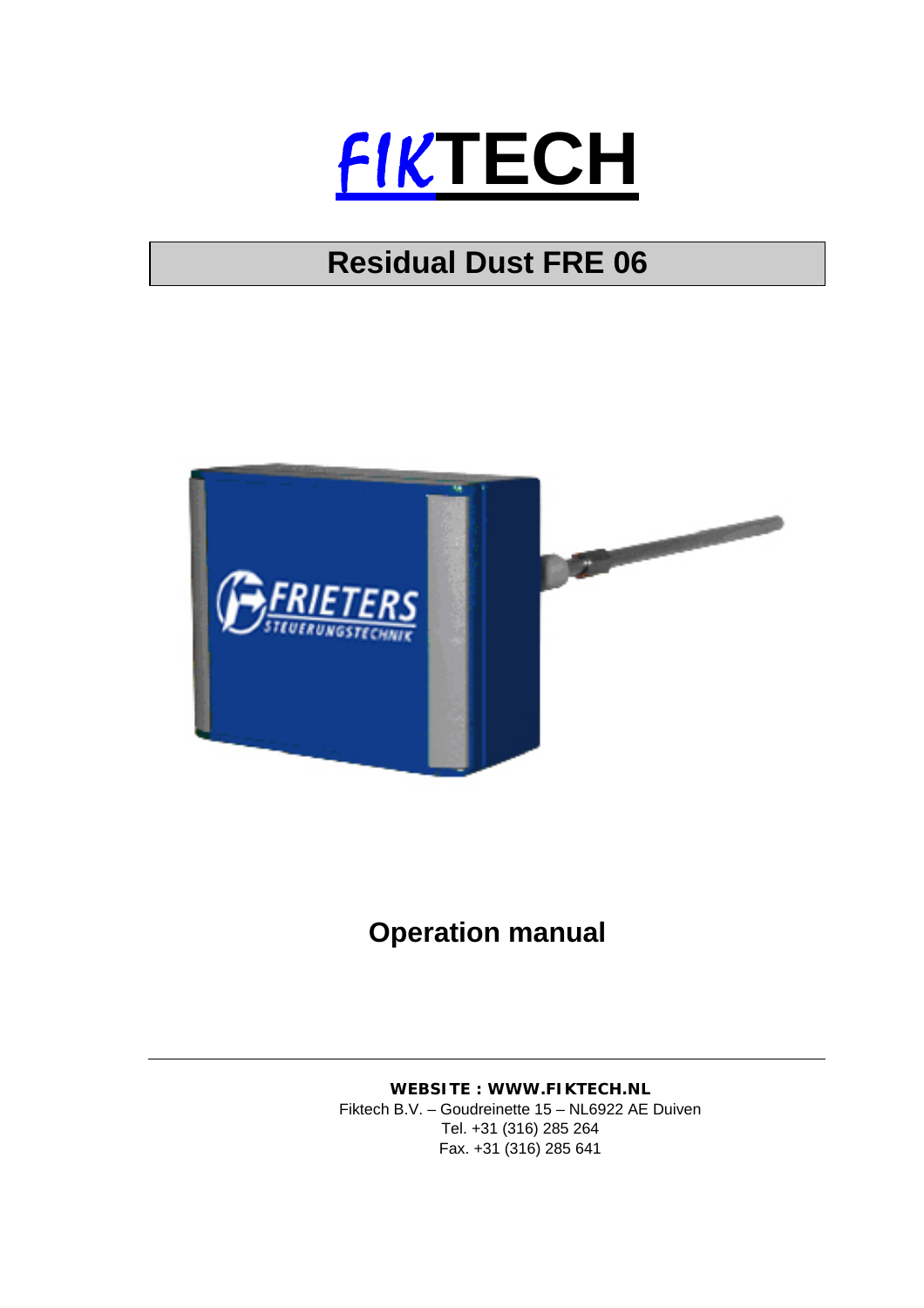

## **Table of contents**

| $\mathbf{1}$            | <b>General remarks</b>               | 4  |
|-------------------------|--------------------------------------|----|
| 1.1                     |                                      |    |
| 1.2                     |                                      |    |
| 1.3                     |                                      |    |
| 1.4                     |                                      |    |
| 1.5                     |                                      |    |
| 1.6                     |                                      |    |
| 17                      |                                      |    |
| 1.7.1                   |                                      |    |
| 1.8                     |                                      |    |
| 1.9                     |                                      |    |
| $\overline{2}$          | <b>Safety advices</b>                | 8  |
| 2.1                     |                                      |    |
| $\mathbf{3}$            | <b>Structure and function</b>        | 9  |
| 3.1                     |                                      |    |
| 3.1.1                   |                                      |    |
| 3.2                     |                                      |    |
| 3.2.1                   |                                      |    |
| $\overline{\mathbf{4}}$ | <b>Installation</b>                  | 11 |
| 4.1                     |                                      |    |
| 4.2                     |                                      |    |
| 4.3                     |                                      |    |
| 4.4                     |                                      |    |
| 4.4.1                   |                                      |    |
| 4.4.2                   |                                      |    |
| 4.4.3                   |                                      |    |
| $\sqrt{5}$              | Putting into operation and shutdown  | 16 |
| 5.1                     |                                      |    |
| 5.2                     |                                      |    |
|                         |                                      |    |
| $6\phantom{1}6$         | <b>Maintenance</b>                   | 16 |
| 6.1                     |                                      |    |
| 6.1.1                   |                                      |    |
| 6.2                     |                                      |    |
| $\overline{7}$          | Error messages and error elimination | 17 |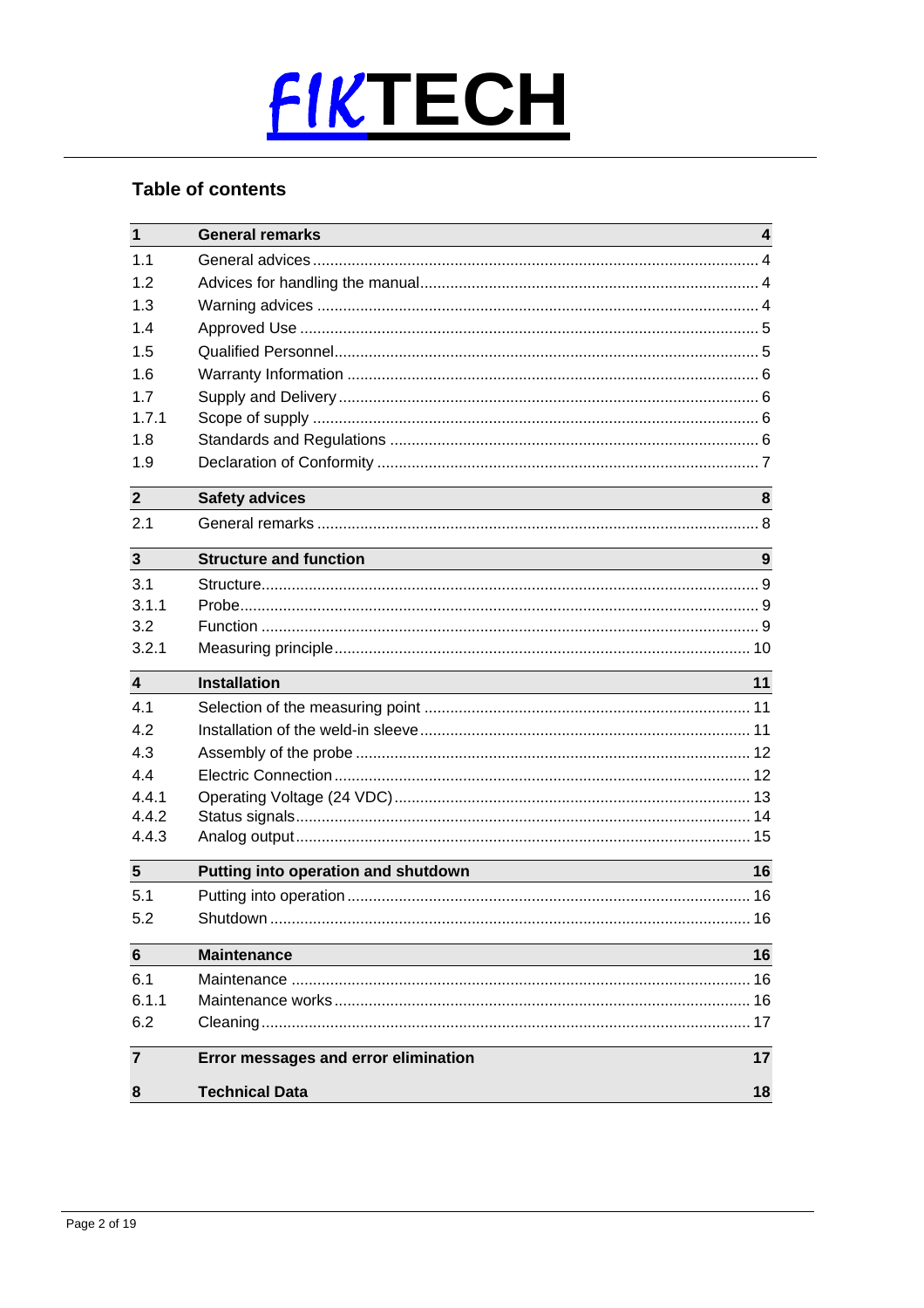

## **Figures**

| figure 4-6: terminal strip: feeding, status signals and analog outputs 14 |  |
|---------------------------------------------------------------------------|--|

## **Tables**

Versie:  $1.0\,$ Datum: 04.02.2004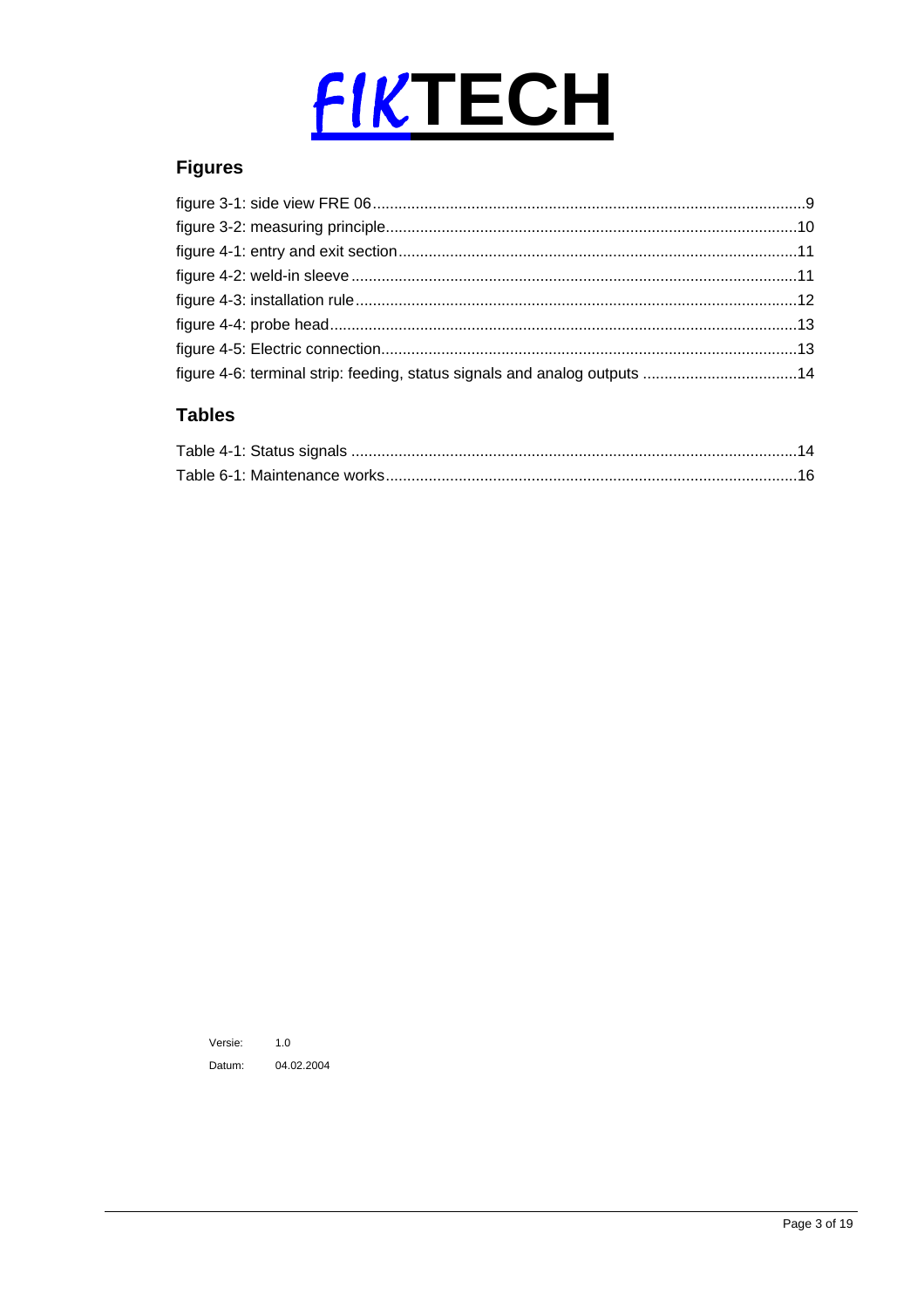

## **General remarks**

## **1.1 General advices**

The product described by this manual has left the factory in a safety-related proper and checked state. In order to keep this state and to achieve a perfect and safe product running it is only allowed to be used in that way described by the manufacturer. Moreover the perfect and safe running of this device demands a correct transportation, storage and installation as well as a careful operation and maintenance.

This manual contains the necessary information for the determined use of the described product. It is directed towards technically-qualified staff who have been specially educated or have knowledge about measuring and control technology - called automation technology further on.

The knowledge and the technically – correct realisation of the safety hints and warnings contained in this manual are the precondition for safe installation and putting into operation as well as for safety during operation and maintenance of the product described. Only professional staff have the required knowledge to interpret as well as to realise in each case the safety hints and warnings correctly due to the general description in this manual.

This manual is within the scope of delivery even if the option for a separated order respectively delivery had been planned due to logistic reasons. In order to preserve clarity neither all details for all types of the described product are contained, nor each possible case of installation, operation, maintenance and use in systems can be considered. If you need further information or if problems arise which are not treated explicitly in this manual please contact the respective agency of Dr. Födisch Umweltmesstechnik AG being responsible for you.

## **1.2 Advices for handling the manual**

In the manual it is described how you can mount, put into operation, control and maintain the measuring device. Please pay especially attention to texts of **warning and advices**.

### **1.3 Warning advices**

Safety hints and warnings serve the avoidance of dangers for life and health of users or staff respectively damages to property. In the manual they are marked by here defined signal words. Moreover they are marked by symbols at the place of their appearance. The used signal words mean in this manual and on the product itself the following :



 **Warning**  means, that death, heavy injuries and / or substantial damages to property **can** occur, if necessary precautions are not taken.



Attention<br>
means, that an undesired event or state can occur, if the corresponding advice is ignored.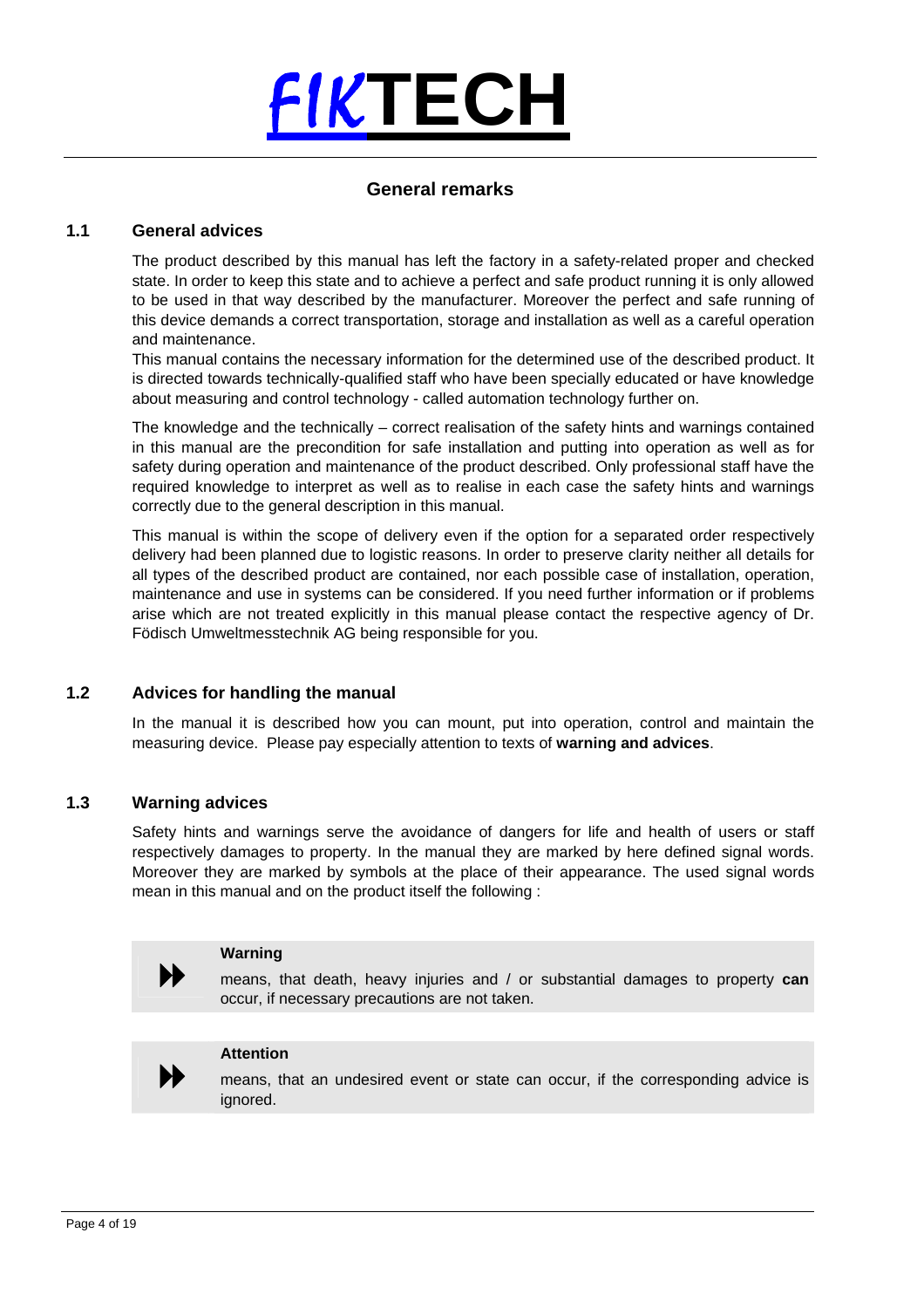# FIK**TECH**



Advice<br>
is an important information about the product itself, its handling or that manual chapter to be pointed out.

## **1.4 Approved Use**

The product described in this manual has been developed, manufactured, tested and documented taking into account the appropriate safety standards. No danger therefore exists in the normal case with respect to damage to property or the health of persons if the handling guidelines and safety information described for configuring, assembly, approved use and maintenance are observed. This device has been designed such that safe isolation is guaranteed between the primary and secondary circuits. Low voltages which are connected must also be generated using safe isolation. Correct and safe operation of this analyser is additionally dependent on proper transport, storage, installation and assembly, as well as careful operation and maintenance.

## **Warning**

This analyser is an electrical unit. Following removal of the housing or guard, or after opening the system cabinet, certain parts of the device/system are accessible which may carry dangerous voltages. Therefore only suitably qualified personnel may work on this device. These must be thoroughly acquainted with all sources of danger and the maintenance measures as described in this manual.

## **1.5 Qualified Personnel**

 $\blacktriangleright$ 

Severe personal injury and/or extensive damage to property may occur following unqualified work on the device/system or the failure to observe the warnings described in the instructions or on the device/system cabinet. Therefore only suitably qualified personnel may work on this device/system.

Qualified persons in the sense of the safety information present in this instructions or on the product itself are persons who

- $\Rightarrow$  are either familiar as configuring engineers with the safety concepts of automation technology
- $\Rightarrow$  or have been trained as operators in the use of automation technology equipment and are acquainted with the contents of these instructions which refer to operation
- $\Rightarrow$  or have been appropriately trained as commissioning and/or maintenance personnel for such automation technology equipment or are authorised to energise, ground and tag circuits and devices/systems in accordance with established safety practices.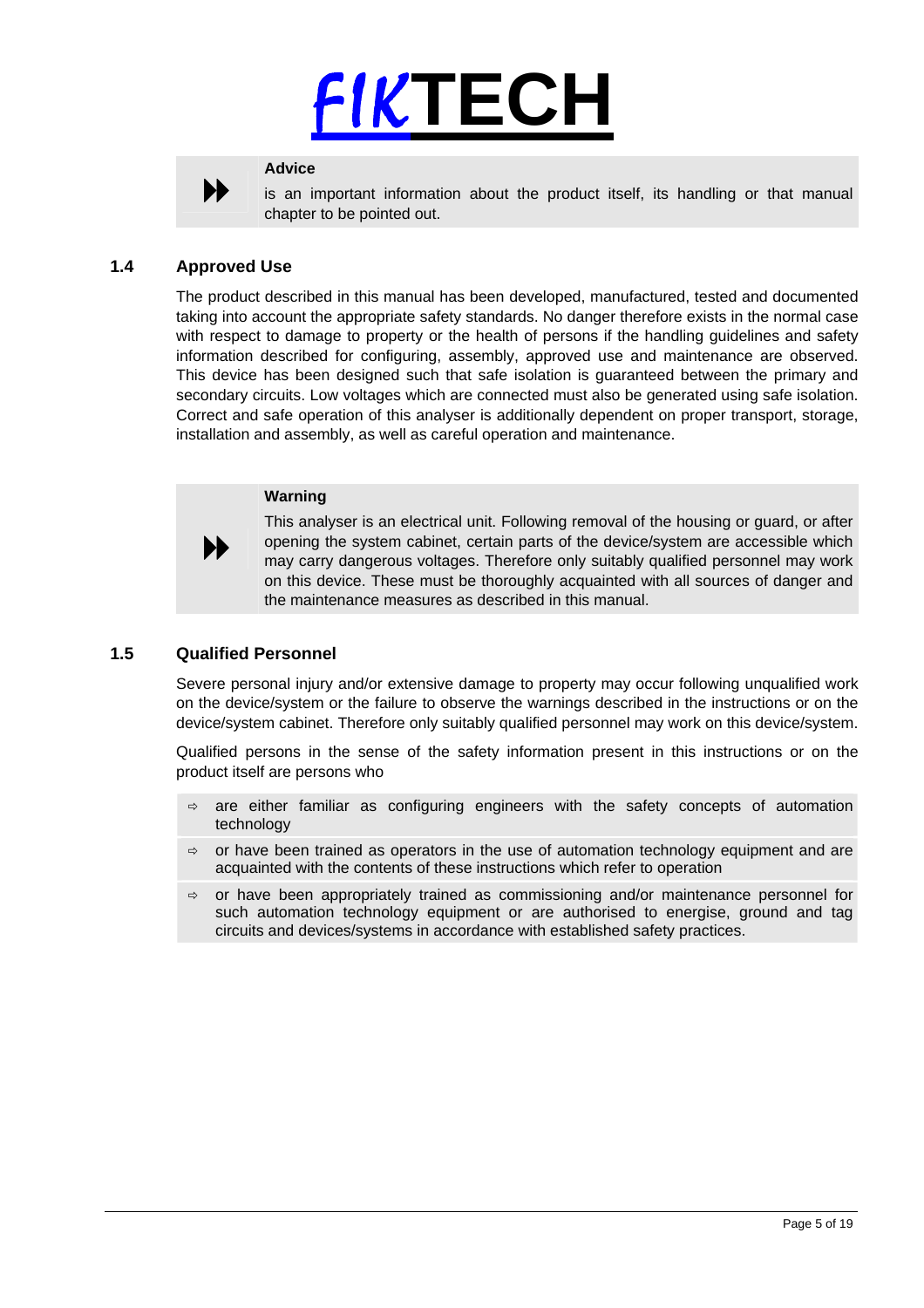

## **1.6 Warranty Information**

Your attention is drawn to the fact that the contents of these instructions are not part of a previous or existing agreement, commitment or statutory right and do not change these. All commitments are contained in the respective sales contract which also contains the complete and solely applicable warranty conditions. These warranty conditions in the contract are neither extended nor limited by the contents of this manual.

## **1.7 Supply and Delivery**

The respective scope of delivery according to the valid contract is listed on the shipping documents accompanying the delivery. When opening the packaging, please check that the delivery is complete and undamaged. Please retain the packaging material if it is necessary to return the device.

## **1.7.1 Scope of supply**

The filter controller FRE 06 consists in standard of the following components:

| $\Rightarrow$ 1 probe                            |
|--------------------------------------------------|
| $\Rightarrow$ 1 1"- weld in sleeve with screwing |
| $\Rightarrow$ 1 manual                           |

Optional accessories

```
Ö power supply unit (110/230 VAC in 24 VDC)
```


Advice:<br>
Depending on the order configuration deviations in the technical design are possible.

## **1.8 Standards and Regulations**

The harmonised European standards have been applied as far as possible to the specification and production of this device. If no harmonised European standards have been applied, the standards and regulations for the Federal Republic of Germany apply.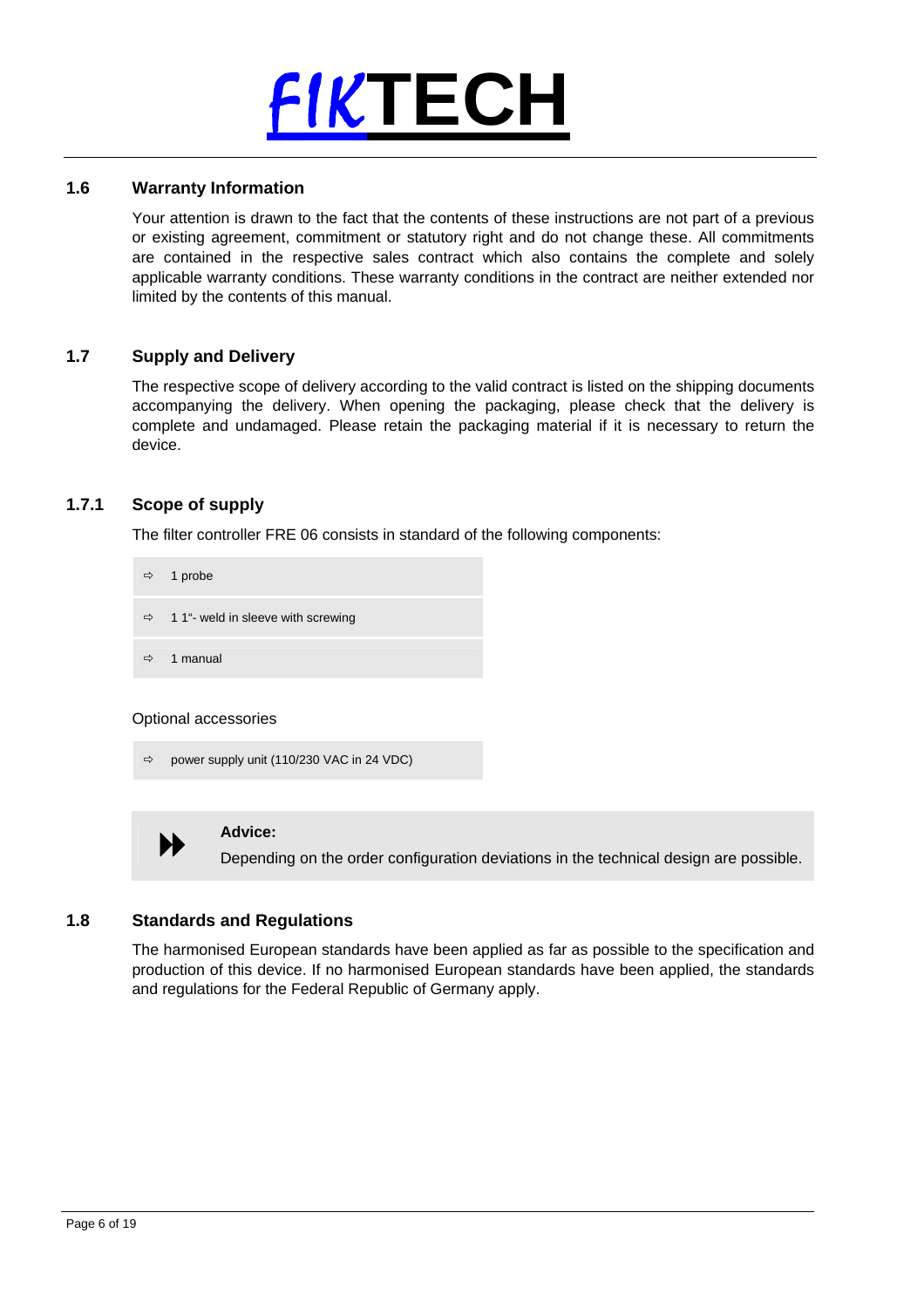

## **1.9 Declaration of Conformity**

## **CE-symbol:**

The filter controller FRE 06 complies with the requirements of the EU guidelines listed below.

## **EMC guideline:**

The filter controller FRE 06 complies with the requirements of the EU guideline 89/336/EEC Electromagnetic compatibility.

The filter controller FRE 06 is designed for use in industrial applications.

| <b>Requirements for:</b>    |                       |  |
|-----------------------------|-----------------------|--|
| <b>Emitted interference</b> | Interference immunity |  |
| EN 50081-1                  | EN 61000-6-2          |  |

| Emitted interference  | Interference field intensity according to | EN 55022 (CISPR 22) |
|-----------------------|-------------------------------------------|---------------------|
| Emitted interference  | Interference voltage according to         | EN 55022 (CISPR 22) |
| Interference immunity | ESD according to                          | EN 61000-4-2        |
| Interference immunity | HF radiated according to                  | EN 61000-4-3        |
| Interference immunity | Burst according to                        | EN 61000-4-4        |
| Interference immunity | Surge according to                        | EN 61000-4-5        |
| Interference immunity | HF streamed into according to             | EN 61000-4-6        |
| Interference immunity | Power loss                                | EN 61000-4-11       |

## **Declaration of conformity**

In line with the above-mentioned EU guidelines, the EU declarations of conformity are available at the following address for inspection by appropriate authorities: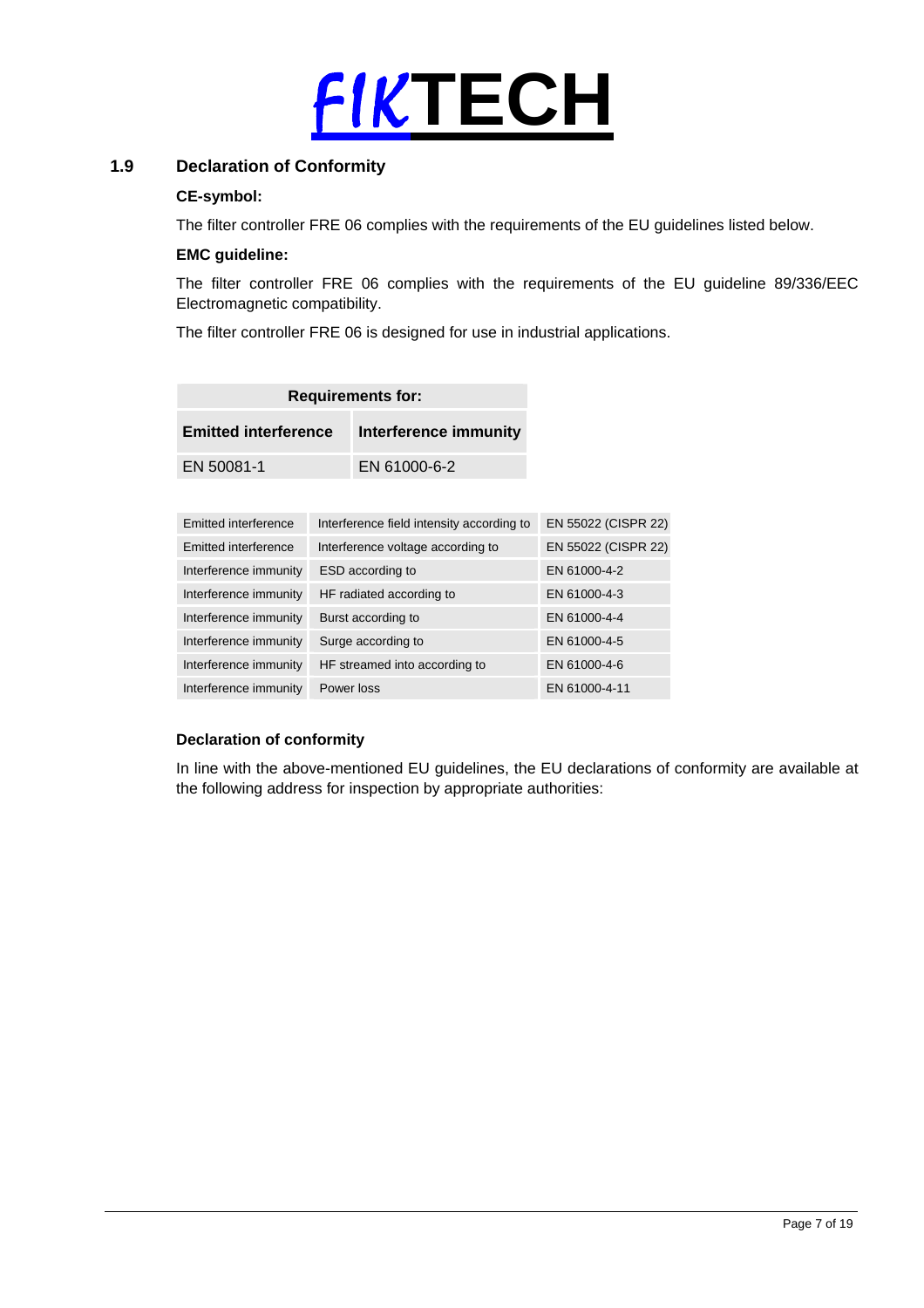

## **Safety advices**

## **1.10 General remarks**



**Warning:**<br> **●●** Operate the measuring device FRE 06 only in perfect state and under strict observance of the safety hints!

- $\Rightarrow$  The filter controller FRE 06 is only allowed to be connected to the supply voltage written on the type plate (Standard: 24 VDC).
- $\Rightarrow$  The FRE 06 has to be secured by 2 A on input side..
- $\Rightarrow$  Before opening any component of the device the dust measuring device FRE 06 has to be made free of voltage by pulling the power connector.
- $\Rightarrow$  Neither it is allowed to use the FRE 06 in potential explosive rooms nor to measure in explosive gaseous mixtures.
- $\Rightarrow$  Cables and gas pipes should be assembled in a way that a danger of accident by stumbling or getting caught on the pipes can be excluded.
- $\Rightarrow$  Parts of the probe can get into contact with hot measuring gas and can, therefore, be heated up. Therefore please never touch these parts without temperature-resistant gloves or under voltage.
- $\Rightarrow$  The FRE 06 as whole as well as the single components are only allowed to be operated in the original state. If elements are changed the manufacturer's original parts shall be used.
- $\Rightarrow$  Changes in the configuration of the FRE 06, that means the mis-adjustment of parameters which usually are not at the user's disposal, can endanger the safety and functioning of the filter controller and are done at one's own risk! Therefore changes in configuration shall be executed by authorised service technicians or by manufacturer's staff.
- $\Rightarrow$  Coverings of FRE 06 are only allowed to be removed in the state free of voltage.
- $\Rightarrow$  Elements are device-typically configured and, therefore, cannot be changed among various FREs.

### **Attention:**

 $\blacktriangleright$ 

Installation, operation, maintenance and all kind of repair have to be done solely by skilled staff considering the corresponding regulations. (Zentralverband der Elektrotechnik- und Elektroindustrie e.V.).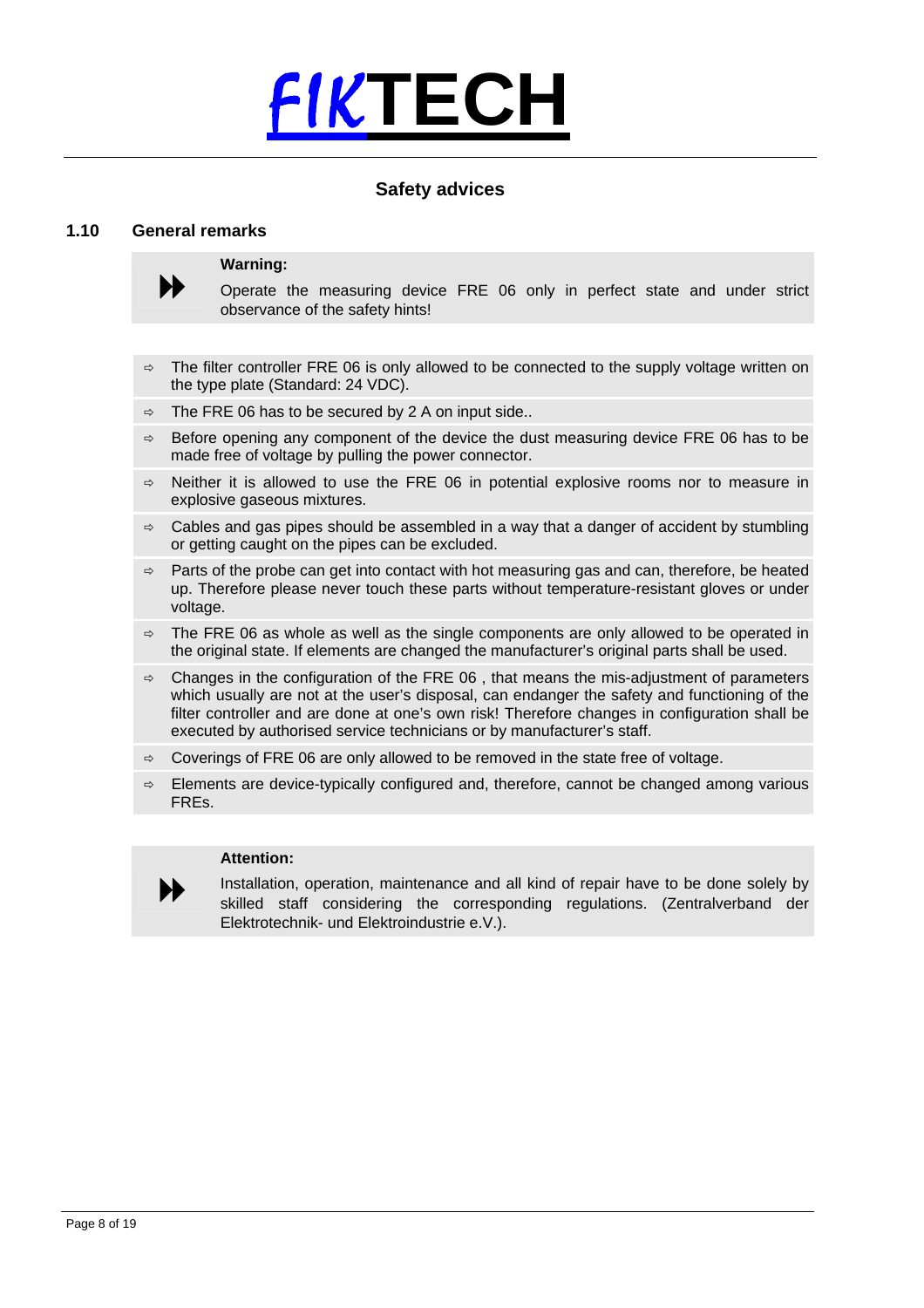

## **Structure and function**

## **1.11 Structure**

The dust measuring device FRE 06 consists of:

- $\Rightarrow$  1 in-situ-probe
- $\Rightarrow$  1 weld-in sleeve

## **1.11.1 Probe**

The probe FRE 06 consists of a probe rod and a probe head. The probe rod is assembled in a sleeve and an insulator which insulate it electrically from the case.



figure 0-1: side view FRE 06

The probe rod is made as round rod.

## **1.12 Function**

The filter controller FRE 06 is a highly sensitive system for continuous, triboelectric in-situ filter monitoring. The qualitative monitoring of the exhaust gas is done hereby.

The measuring gas is measured triboelectricly in the exhaust gas flow by means of the probe rod of PFM 02 C  $\varphi$  1.12.1 measuring principle page 10).

The signal resulting from the derived current is a degree of the exhaust gas' dust content.

The micro controller integrated inside of the control unit produces a dust proportional signal which is provided as 4 … 20 mA – signal.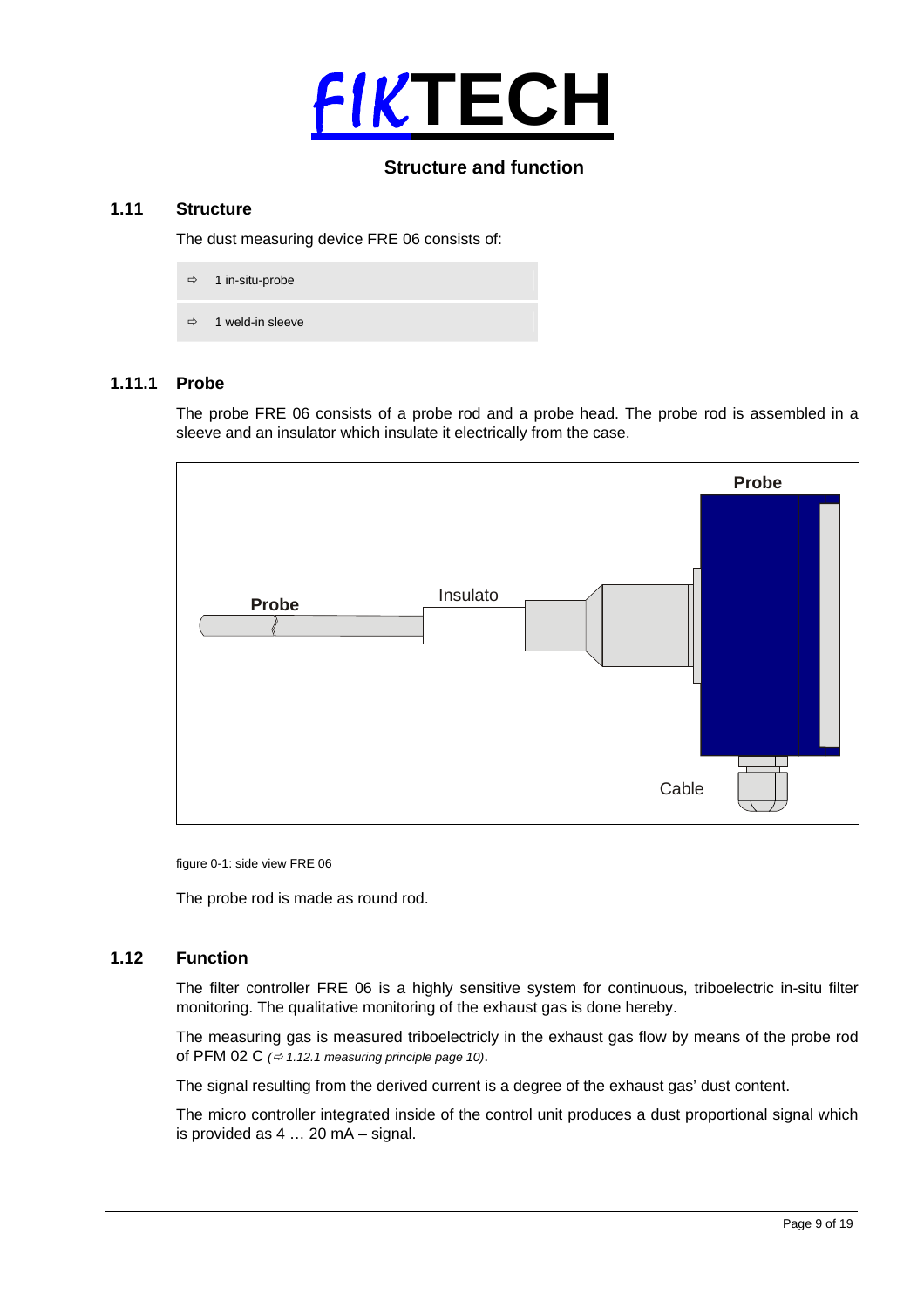

## **1.12.1 Measuring principle**



## Triboelectricity:

Function:

In case of contacting 2 solid bodies by friction or touching an electrical charge transfer is caused. The charge difference arises due to the exchange of electrons by atoms on the surfaces. So a boundary layer with positive and negative surface charge within a very low molecular distance from each other is formed.

figure 0-2: measuring principle

This charge difference, also called charge fluctuation, is the base for triboelectric dust meters which use the charge exchange between measuring probe and nearby streaming or direct impacting dust particles.

The triboelectric signal depends on the mechanical and electric properties of the dusts.



| $\mathrm{C_{i.B.}}$   | $=$ dust concentration [mg/m <sup>3]</sup> |  |
|-----------------------|--------------------------------------------|--|
| Cal                   | $=$ triboelectric measuring signal [V]     |  |
| At constant velocity! |                                            |  |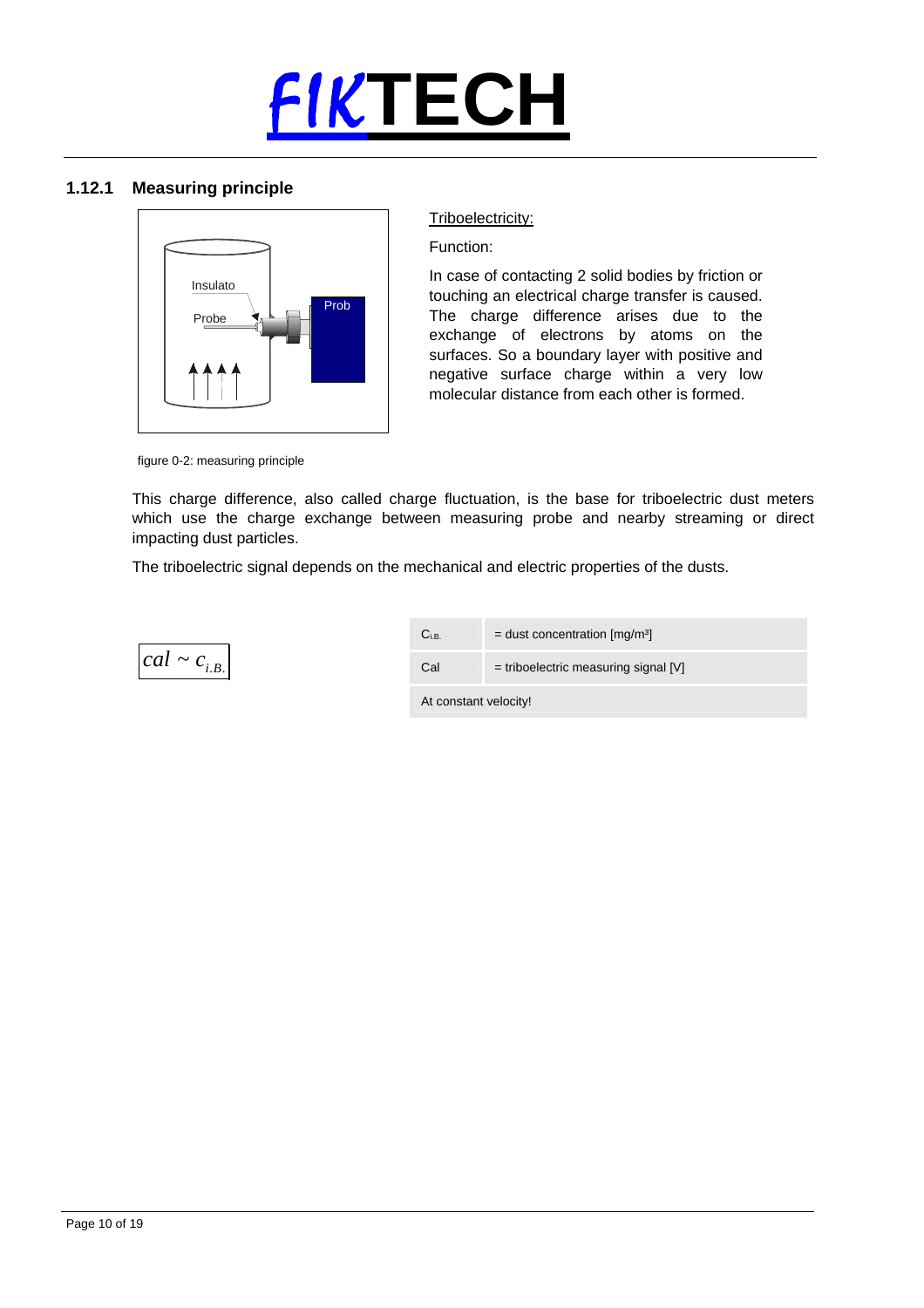

## **Installation**

## **1.13 Selection of the measuring point**

The place of installation of the probe respectively the place of sampling has to fulfil the requirements of local valid guidelines ( in Germany: VDI 2066 page 1). In case of doubts it is recommended to let have determined the measuring point by a responsible measuring institute (in Germany according to §§ 26/28 BImSchG). We recommend to realise at least 3 times the diameter of the exhaust gas channel as entry and exit section.



figure 0-1: entry and exit section

Basically it has to be considered that the dust and smoke gas distribution must prevail as homogeneously as possible at the measuring point in order to get a representative measuring of the dust content across the channel cross – section.



**Attention:**  The weld-in sleeve's place of installation has to be grounded – *potential equalization*!

## **1.14 Installation of the weld-in sleeve**

The weld-in sleeve of the FRE 06 is installed according to  $\Rightarrow$  *figure 0-2: weld-in sleeve*. The installation position of the probe is horizontal or vertical from top.



figure 0-2: weld-in sleeve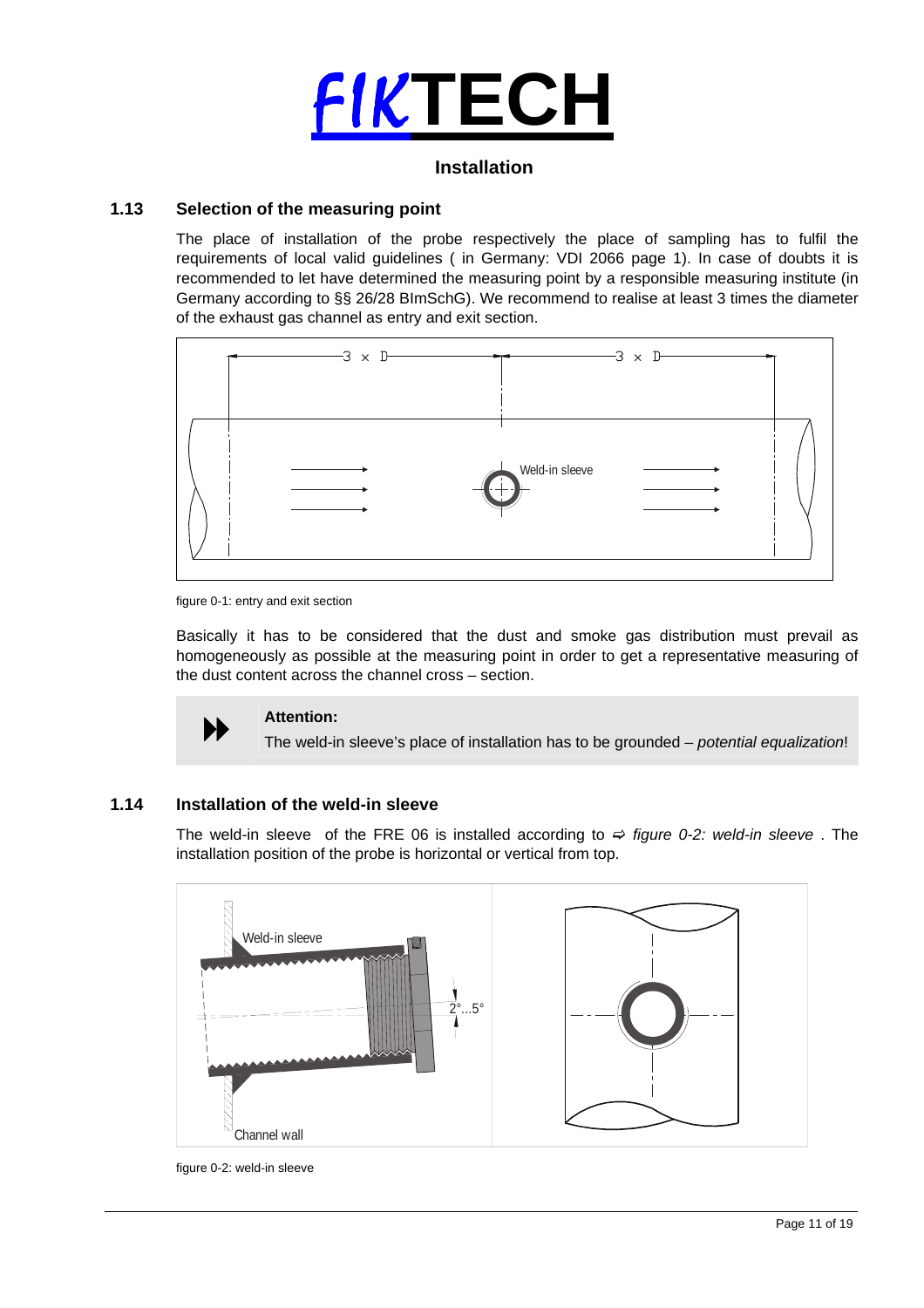# FIK**TECH**

## **1.15 Assembly of the probe**

The probe is put in the weld-in sleeve and mounted by the socket spanner (contained in the scope of delivery) according to  $\Rightarrow$  *figure 0-3: installation rule*.



figure 0-3: installation rule

## **1.16 Electric Connection**

The electric connections of FRE 06 are inside of the probe head. The terminal clamps are arranged in 2 terminal strips which can be seen after removal of the cover. For that both decorative panels on the keyboard's left and right side shall be taken away. Then 4 screws have to be removed ( the cover is protected against possible falling down).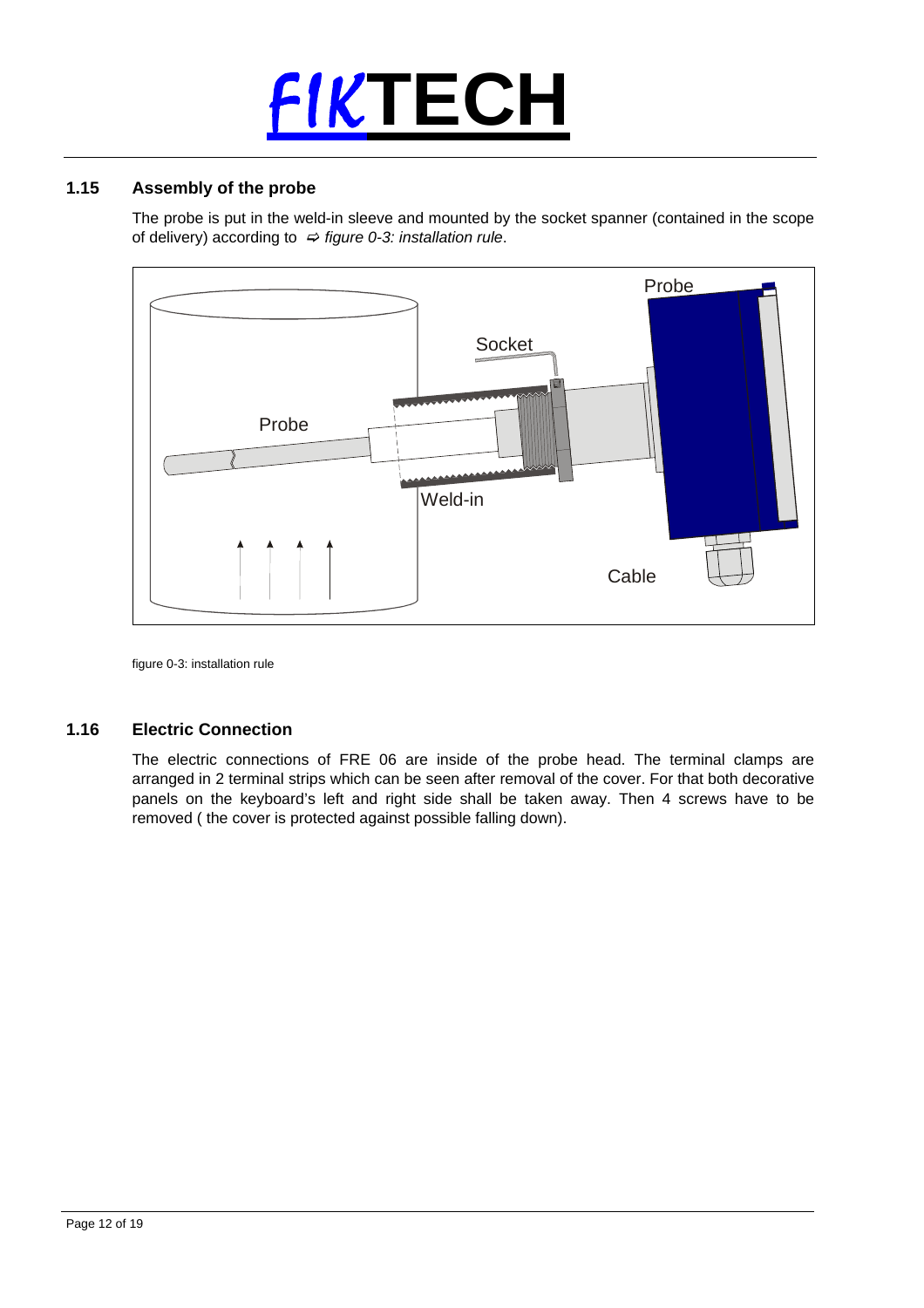# FIK**TECH**



figure 0-4: probe head

## **1.16.1 Operating Voltage (24 VDC)**

The terminal clamps are plug-in terminals. For connecting the cable no special tool is required.



figure 0-5: Electric connection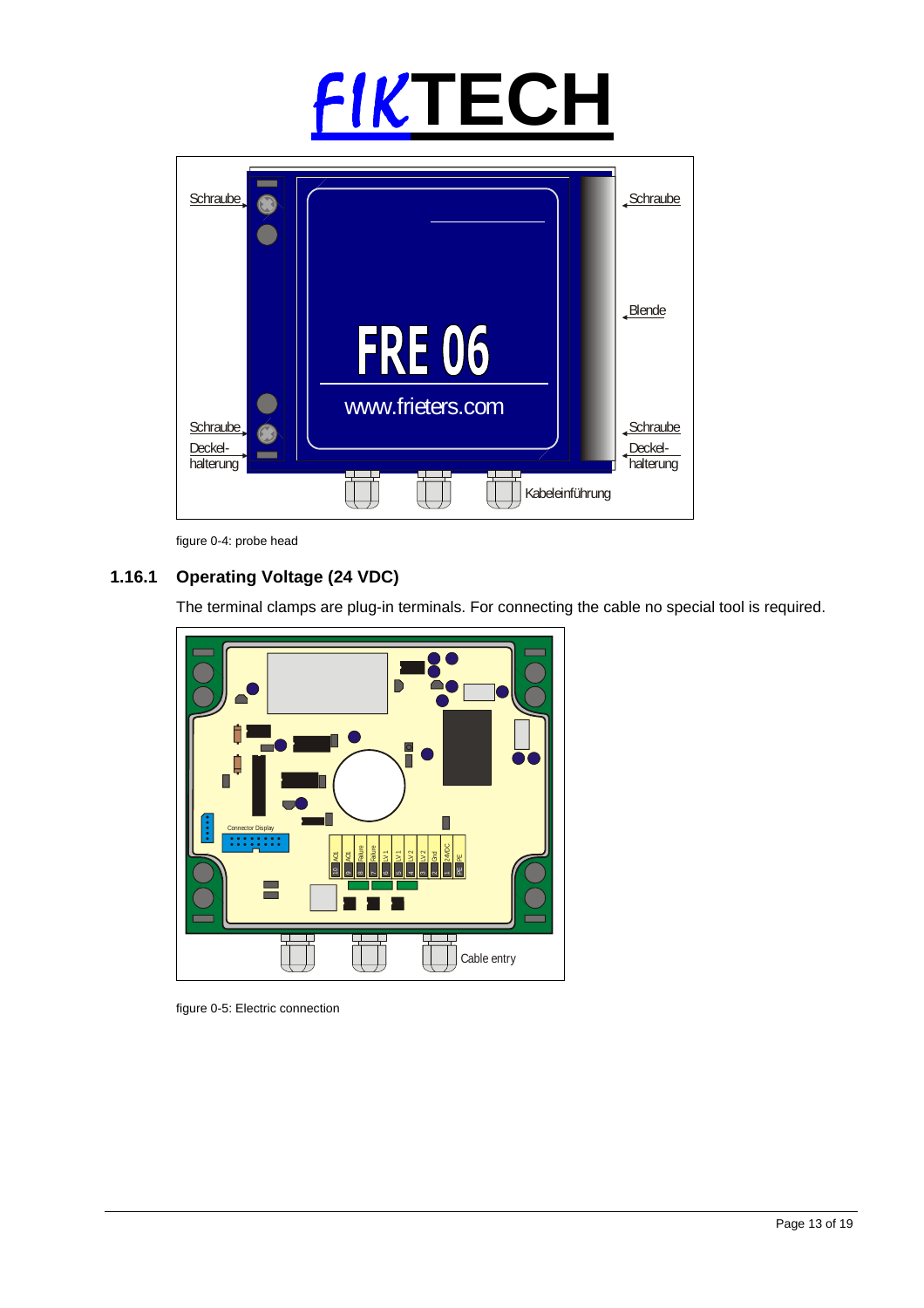



figure 0-6: terminal strip: feeding, status signals and analogue outputs

The operating voltage 24VDC is connected to terminal clamp 1 and 2. Additionally it is possible to connect the cable shield respectively a potential compensation to terminal clamp PE.



Advice:<br>
For connecting another operating voltage (110 VAC or 230 VAC) the optional power supply unit shall be used.

## **1.16.2 Status signals**

The status signals are made as potential-free contacts. The following status signals are provided at FRE 06:

| Error/ Maintenance $\Rightarrow$ 0 Error messages and error<br>$\Rightarrow$<br>Normally closed, in case of Error/Maintenance opened<br>elimination Page 17 |  |
|-------------------------------------------------------------------------------------------------------------------------------------------------------------|--|
| Limit value $1(60\%)$<br>$\Rightarrow$<br>Opener                                                                                                            |  |
| Limit value $2(80\%)$<br>$\Rightarrow$<br>Opener                                                                                                            |  |

Table 0-1: Status signals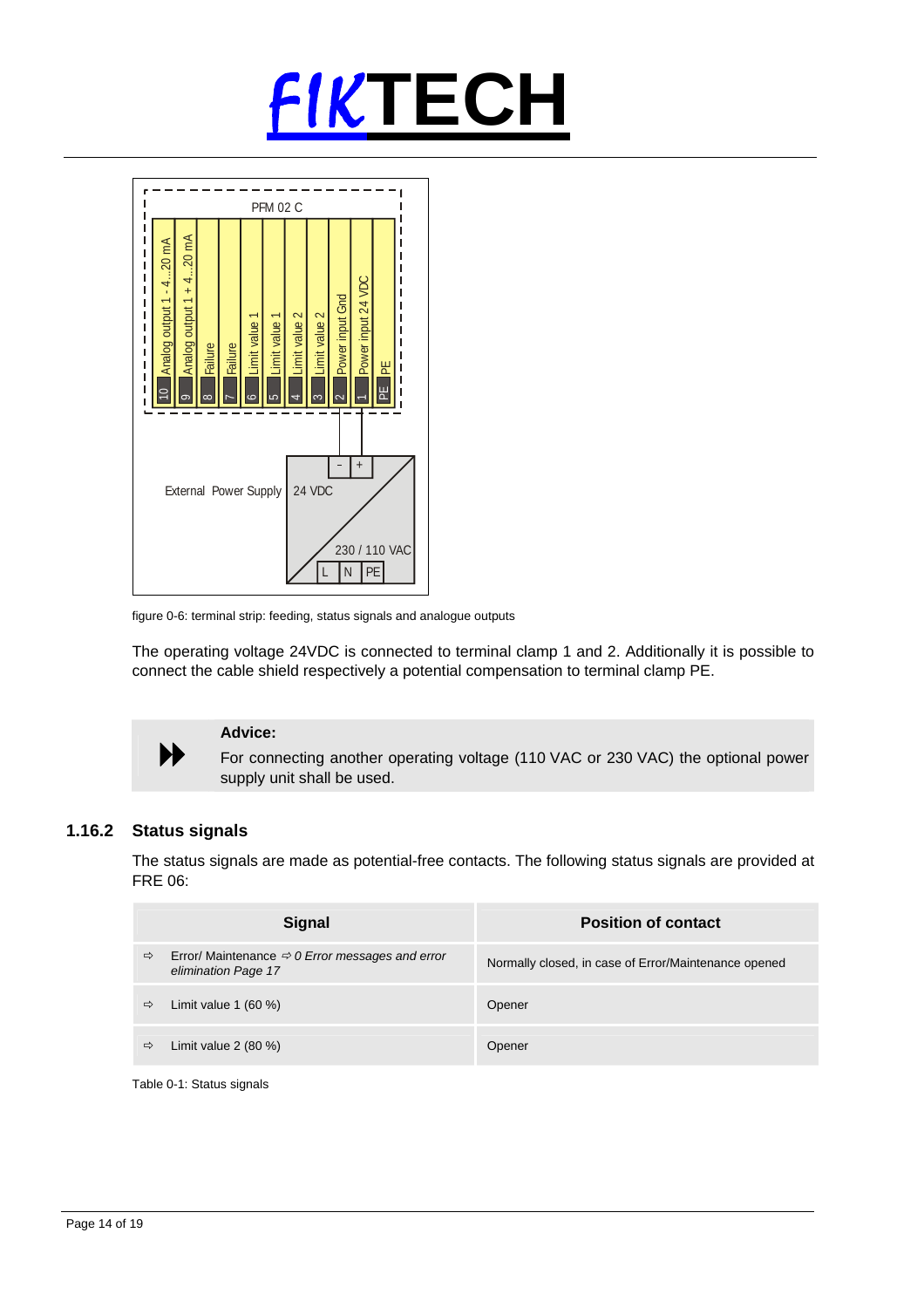

## **1.16.3 Analogue output**

The analogue outputs of the FRE 06 are made as 4 ... 20 mA outputs. The following signal can be provided by FRE 06:

 $\Rightarrow$  Analogue output -> dust in [%]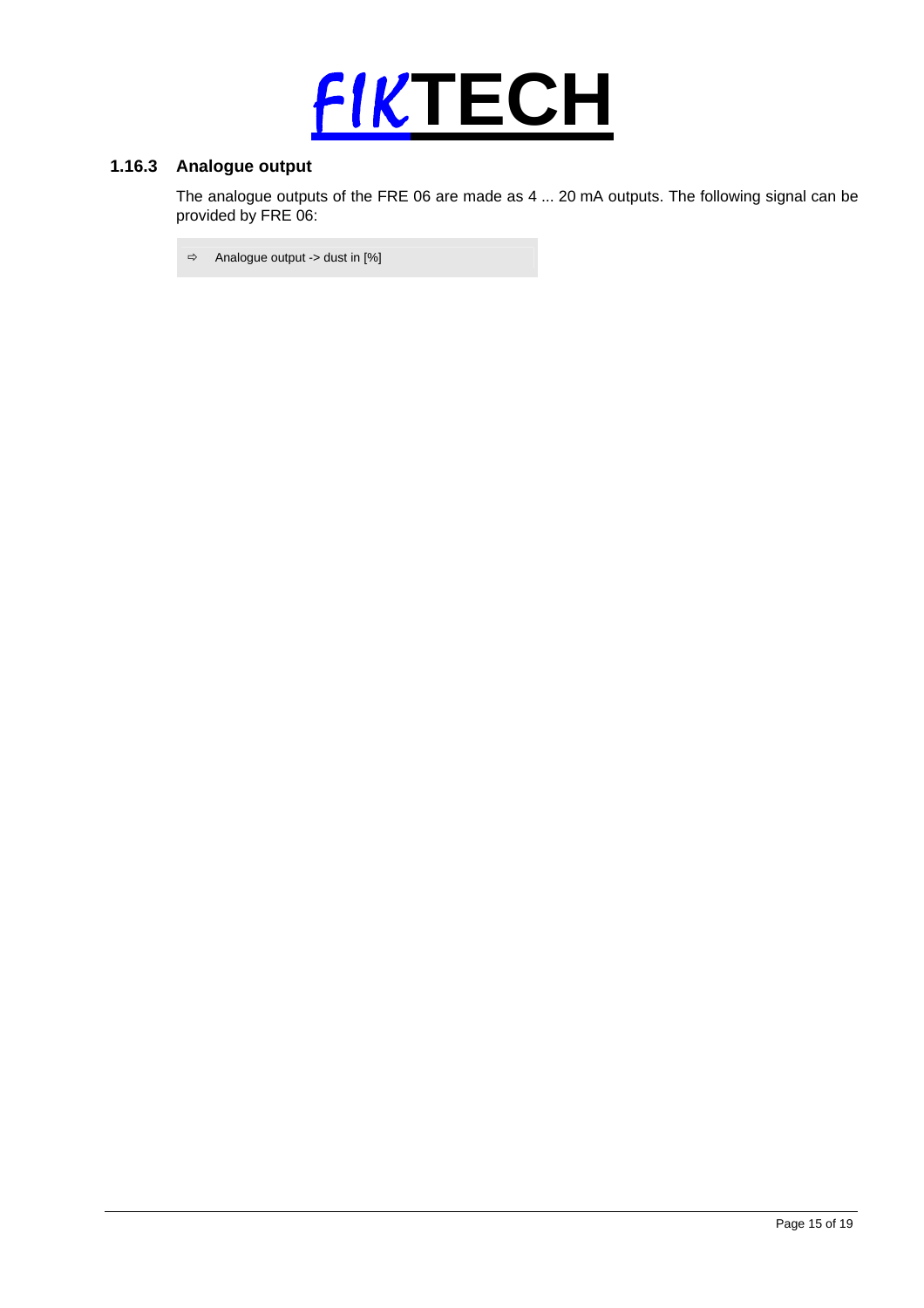

## **Putting into operation and shutdown**

## **1.17 Putting into operation**

- $\Rightarrow$  switch on pre-fuse
- $\Rightarrow$  check measuring values for plausibility

## **1.18 Shutdown**

 $\Rightarrow$  switch off pre-fuse



Attention:<br>
Danger of burning – parts of the probe can be heated up strongly by the measuring<br>
■ gas!

## **Maintenance**

## **1.19 Maintenance**



Advice:<br>
Warranty claims can only be granted when maintenance works had been done according to the instructions.

The maintenance works aim at:

- $\Rightarrow$  Preserving the measuring exactness of FRE 06,
- $\Rightarrow$  Granting the operating safety,
- $\Rightarrow$  Increasing the lifetime of the measuring device.

Moreover maintenance works are a basis for warranty payments.

## **1.19.1 Maintenance works**

| <b>Minimum period</b> | activity                            |
|-----------------------|-------------------------------------|
| 6 months              | $\Rightarrow$ Cleaning of the probe |
|                       |                                     |

Table 0-1: Maintenance works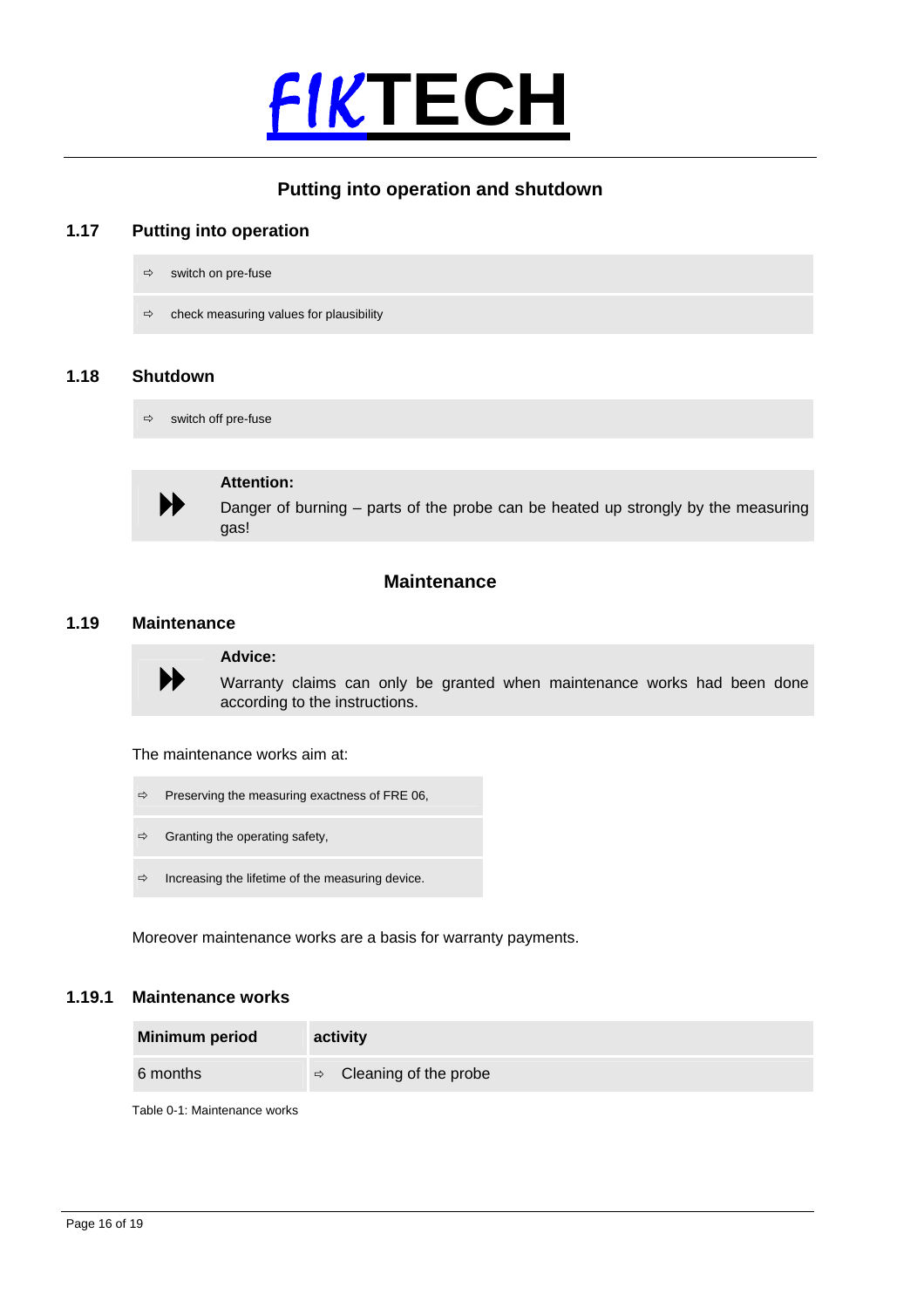

## **1.20 Cleaning**

The dust measuring device FRE 06 has to be cleaned at least every 6 months. The frequency of cleaning works to be done depends on the chosen measuring position respectively the measuring media (especially the dust content) and on the environmental and climatic conditions.

For all cleaning works at FRE 06 it is valid:

Attention:<br>
De-install and clean only in switched off and cooled down state!

## **Error messages and error elimination**

The FRE 06 provides status signals for monitoring, signalisation of error states and for error search.

The status signal error is supplied as potential-free contact in case of an error.

| Error message | <b>Activities</b>                                                                    |
|---------------|--------------------------------------------------------------------------------------|
| Error<br>⇨    | Check ambient temperature<br>$\Rightarrow$<br>Clean probe rod<br>$\Rightarrow$       |
|               | Call responsible service staff<br>$\Rightarrow$<br>Send device back<br>$\Rightarrow$ |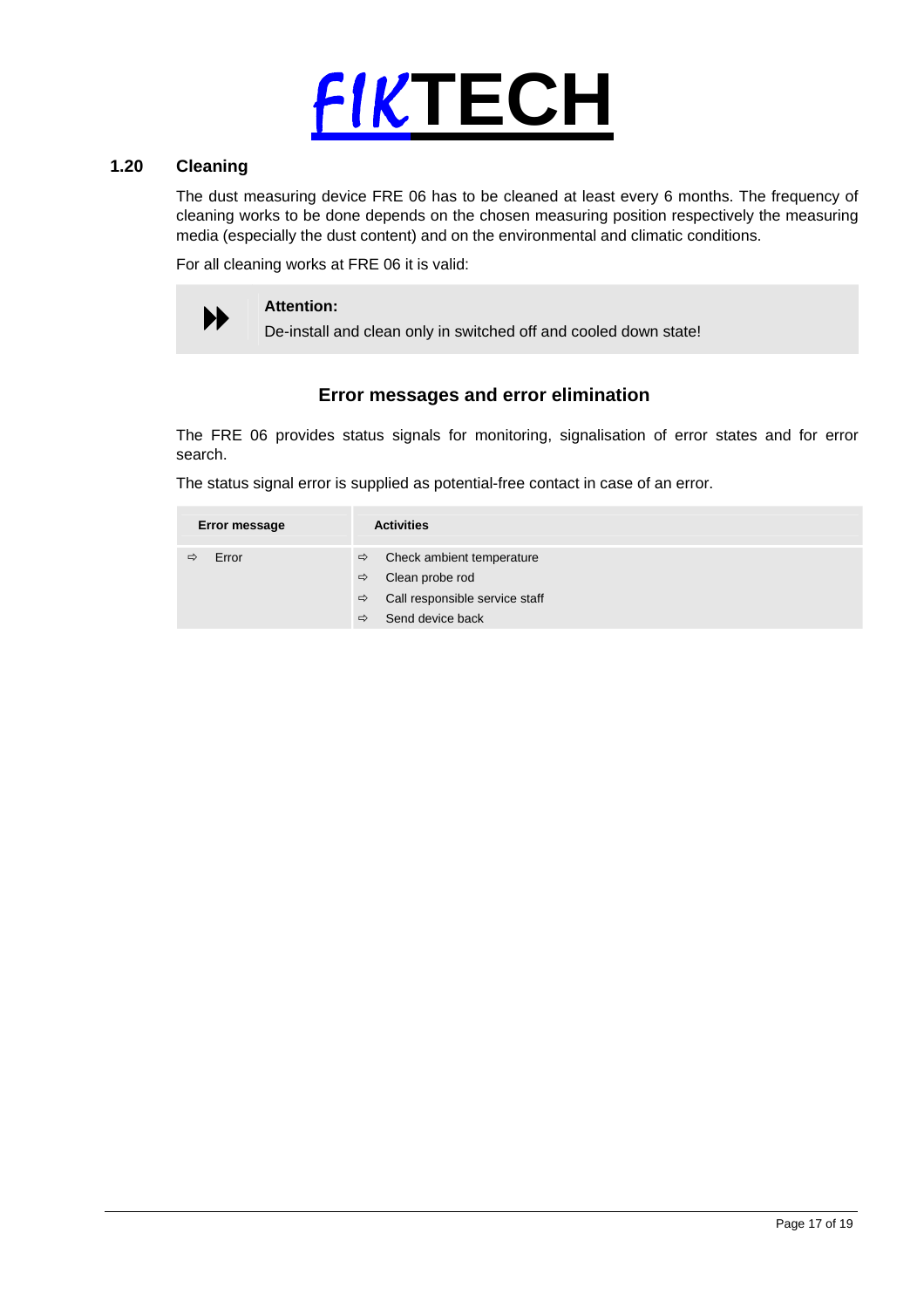

## **Technical Data**

| Feeding                                          | 24 VDC, appr. 3 W                         |  |
|--------------------------------------------------|-------------------------------------------|--|
| Degree of protection                             | $\mathbf{1}$                              |  |
| Ready for operation                              | after 5 to 15 minutes                     |  |
| <b>Probe</b>                                     |                                           |  |
| dimensions $(B \times H \times T)$               | 160 x 130 x 400 mm                        |  |
| Probe length                                     | 290 mm                                    |  |
| Immersion depth                                  | 300 mm                                    |  |
| weight                                           | appr. 2,1 kg                              |  |
| Kind of protection                               | IP 65                                     |  |
| Ambient temperature                              | $-20 °C  + 50 °C$                         |  |
| <b>Measuring ranges</b>                          |                                           |  |
| dust (qualitative)                               | $0100\%$                                  |  |
| <b>Electric connections</b>                      |                                           |  |
| Analogue signal                                  | 4  20 mA                                  |  |
| load                                             | max. 500 $\Omega$                         |  |
| Status signals                                   | max. 24 VDC at 0,1 A                      |  |
| Error<br>⇨                                       | Normally closed (in case of error opened) |  |
| Limit value 1 (60 %) / 2 (80 %)<br>$\Rightarrow$ | Normally closed                           |  |
| Cable entry                                      | 2 x M20 x 1,5                             |  |